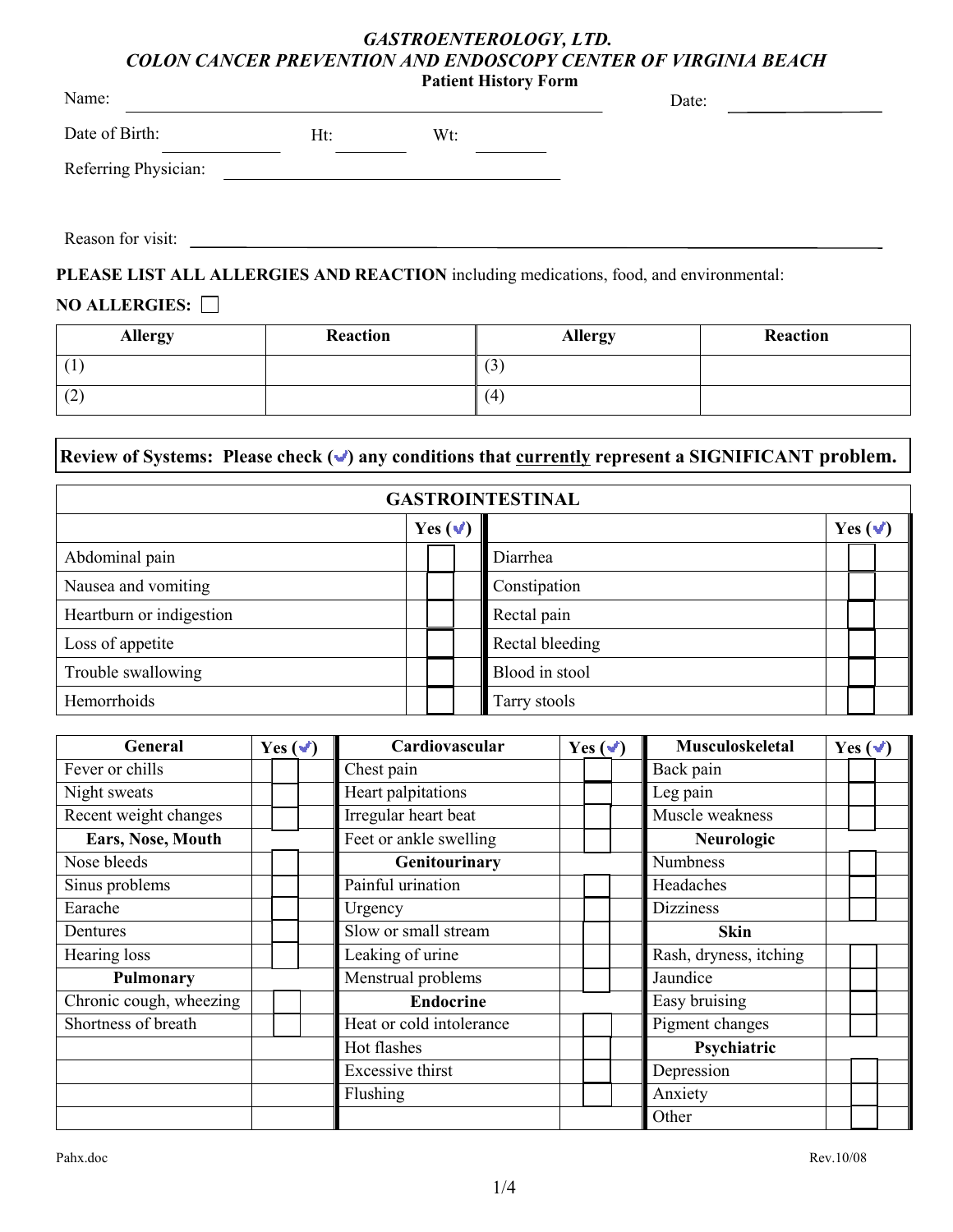# **Patient History Form (cont.)**

**Please list your medications, the dosage and how often you take each. Include over-the-counter medications as well as herbal products.**

**NO MEDICATIONS:** 

|                | <b>Name of Medication</b> | <b>Dose</b> | Frequency |
|----------------|---------------------------|-------------|-----------|
| $\mathbf{1}$   |                           |             |           |
| $\overline{2}$ |                           |             |           |
| $\mathfrak{Z}$ |                           |             |           |
| $\overline{4}$ |                           |             |           |
| $\sqrt{5}$     |                           |             |           |
| 6              |                           |             |           |
| $\overline{7}$ |                           |             |           |
| $\,8\,$        |                           |             |           |
| 9              |                           |             |           |
| $10\,$         |                           |             |           |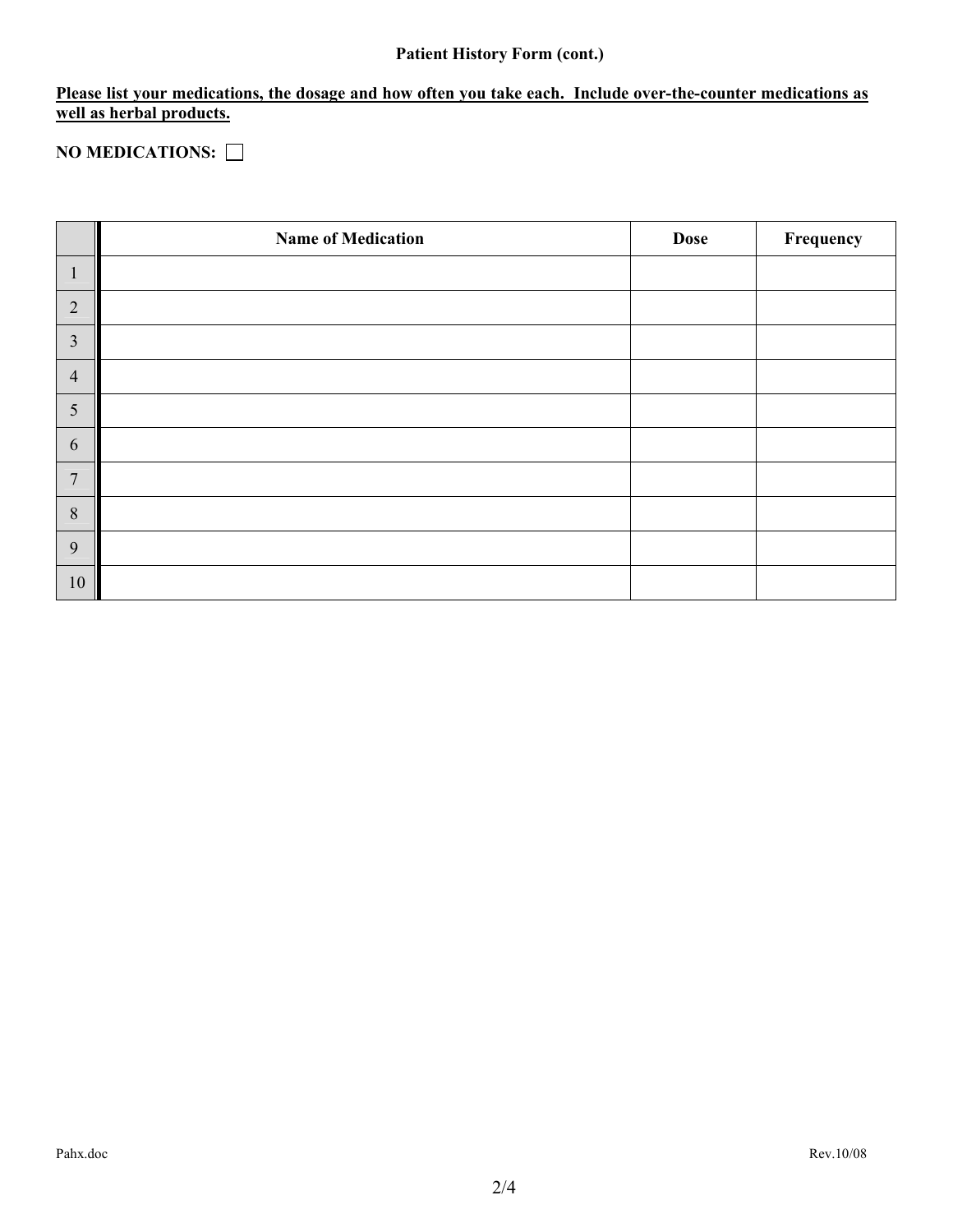#### **Patient History Form (cont.)**

### Past Medical History: Please check ( $\checkmark$ ) any conditions that you have been diagnosed with **and/or are currently being treated for:**

| <b>Pulmonary History</b>      | $\mathcal{F}$ | <b>General Medical History</b><br>$(\vee)$ |  | <b>GI History</b>            | $(\blacktriangleright)$ |
|-------------------------------|---------------|--------------------------------------------|--|------------------------------|-------------------------|
| Asthma                        |               | Anemia                                     |  | Abdominal pain               |                         |
| <b>Bronchitis</b>             |               | Anesthesia reaction                        |  | Change in bowel habits       |                         |
| Chronic cough                 |               | <b>Diabetes</b>                            |  | Ulcerative colitis           |                         |
| <b>COPD</b>                   |               | Exposure to communicable                   |  | Diarrhea                     |                         |
| Difficult to intubate         |               | disease                                    |  | Diverticulosis               |                         |
| Emphysema                     |               | Glaucoma                                   |  | Diverticulitis               |                         |
| Sleep apnea                   |               | Recent treatment for infection             |  | Hiatal hernia                |                         |
| Shortness of breath           |               | Metabolic disorder                         |  | Jaundice                     |                         |
| <b>TB</b>                     |               | <b>MRSA</b>                                |  | Prostate disease             |                         |
| <b>Cardiac History</b>        |               | <b>Blood</b> transfusion?                  |  | Colon polyps                 |                         |
| <b>AICD</b>                   |               | Date                                       |  | Celiac disease               |                         |
| Arrhythmia                    |               | Thyroid disease                            |  | Constipation                 |                         |
| Chest pain                    |               | Transplant                                 |  | Crohn's disease              |                         |
| Heart disease                 |               | <b>GU History</b>                          |  | Frequent UTI                 |                         |
| Heart failure                 |               | <b>Dialysis</b>                            |  | GI ulcers                    |                         |
| Hypertension                  |               | Frequent UTI                               |  | Hemorrhoids                  |                         |
| Heart attack                  |               | Kidney disease                             |  | Hepatitis                    |                         |
| Mitral valve prolapse         |               | Kidney stones                              |  | <b>Rectal bleeding</b>       |                         |
| Pacemaker                     |               |                                            |  | Reflux/Heartburn             |                         |
| Heart murmur                  |               |                                            |  | Varices                      |                         |
| <b>Blood Disorder History</b> |               |                                            |  | Pancreatic disease           |                         |
| DIC/Blood clotting disorder   |               |                                            |  | Cirrhosis of the liver       |                         |
| <b>Excessive bleeding</b>     |               |                                            |  | Gallbladder disease          |                         |
| Sickle cell                   |               |                                            |  | Gallstones                   |                         |
| <b>Cancer History</b>         |               |                                            |  | <b>Neuromuscular History</b> |                         |
| $\overline{Colon}$ cancer     |               |                                            |  | <b>Arthritis</b>             |                         |
| Other GI cancer:              |               |                                            |  | Back pain                    |                         |
| Specify:                      |               |                                            |  | Headaches                    |                         |
| Ovarian cancer                |               |                                            |  | Hip fracture                 |                         |
| <b>Endometrial cancer</b>     |               |                                            |  | Joint replacement            |                         |
| Prostate cancer               |               |                                            |  | Leg pain                     |                         |
| Pancreatic cancer             |               |                                            |  | Muscle weakness              |                         |
|                               |               |                                            |  | Seizures                     |                         |
|                               |               |                                            |  | <b>Stroke</b>                |                         |

# **Other Medical History:**

**Date of Last Hepatitis A Vaccine:** Hepatitis B Vaccine

| Family History: Please check $(\check{\bullet})$ any family history and indicate which relative. |  |          |                                |  |          |  |  |
|--------------------------------------------------------------------------------------------------|--|----------|--------------------------------|--|----------|--|--|
|                                                                                                  |  | Relative |                                |  | Relative |  |  |
| Colon polyps                                                                                     |  |          | Celiac disease                 |  |          |  |  |
| Colon cancer                                                                                     |  |          | Gallbladder disease/gallstones |  |          |  |  |
| Endometrial cancer                                                                               |  |          | Liver disease                  |  |          |  |  |
| Ovarian cancer                                                                                   |  |          | Crohn's disease                |  |          |  |  |
| Pancreatic cancer                                                                                |  |          | Ulcerative colitis             |  |          |  |  |

#### **(ONE MORE PAGE…PLEASE CONTINUE!)**